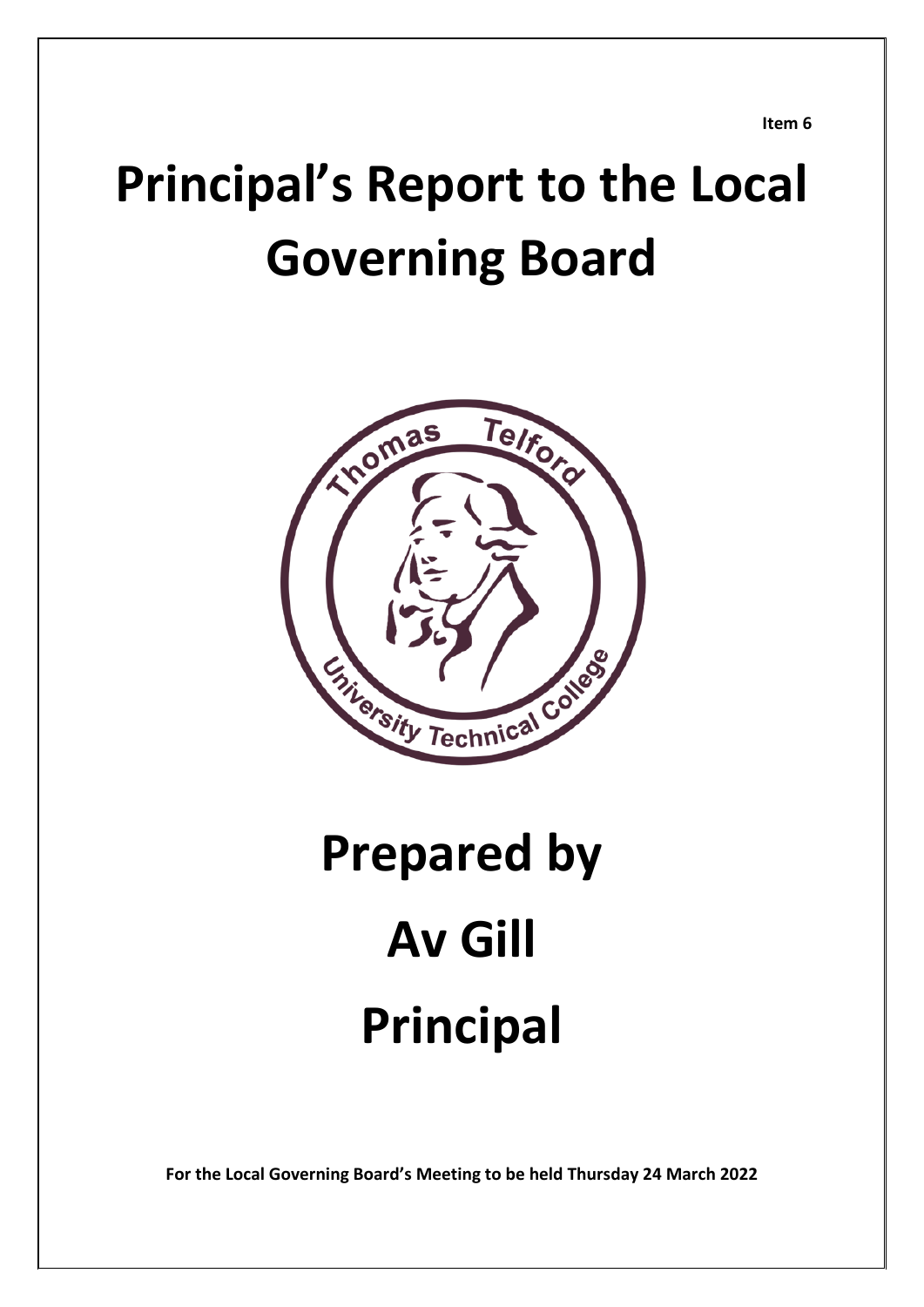#### **Item 4: Matters Arising**

### **Actions for the Principal from November 2021 Local Governing Board meeting:** (i) Finance Matter TO **(ii)** Updating of the risk management report **(Item 7)** Principal

The UTC have updated the existing risk management report in line with the new format being used across the trust. **See Appendix A.**

#### **(iii)** Building expansion project – progress report Principal

Good progress is being made across all building works. The all-weather pitch and the new performance space have been handed over since the last governor's meeting.

The following information relating to the new teaching and sports blocks was provided on the most recent contractor's report:

- Internal blockworks complete to all areas
- Facing brickwork to Teaching Block commenced
- Roof liner installation complete to Sports Block, ongoing to Teaching block
- Teaching block and Sports Block G/F slab complete
- Promat board column encasement to both Teaching Block and Sports Block nearing completion
- SFS installation to both Teaching Block and Sports Block nearing completion
- Window and curtain walling installation to both Teaching Block and Sports Block ongoing
- Timber decking to Teaching Block roof area complete
- Hot melt and torch-on felt installation to Teaching Block complete
- Weather board installation to both Teaching Block and Sports Block nearing completion
- Self-adhesive membrane to both Teaching Block and Sports Block nearing completion
- RWP install to Teaching Block ongoing
- Internal partitioning to Sports Block commenced

Morgan Sindall are reporting that while they are 3 weeks behind now, they still believe they are on target for the scheduled completion date of 31/08/2022.

We have not yet resolved our parking issue. We are also still in the process of procuring the IT contract for the new build.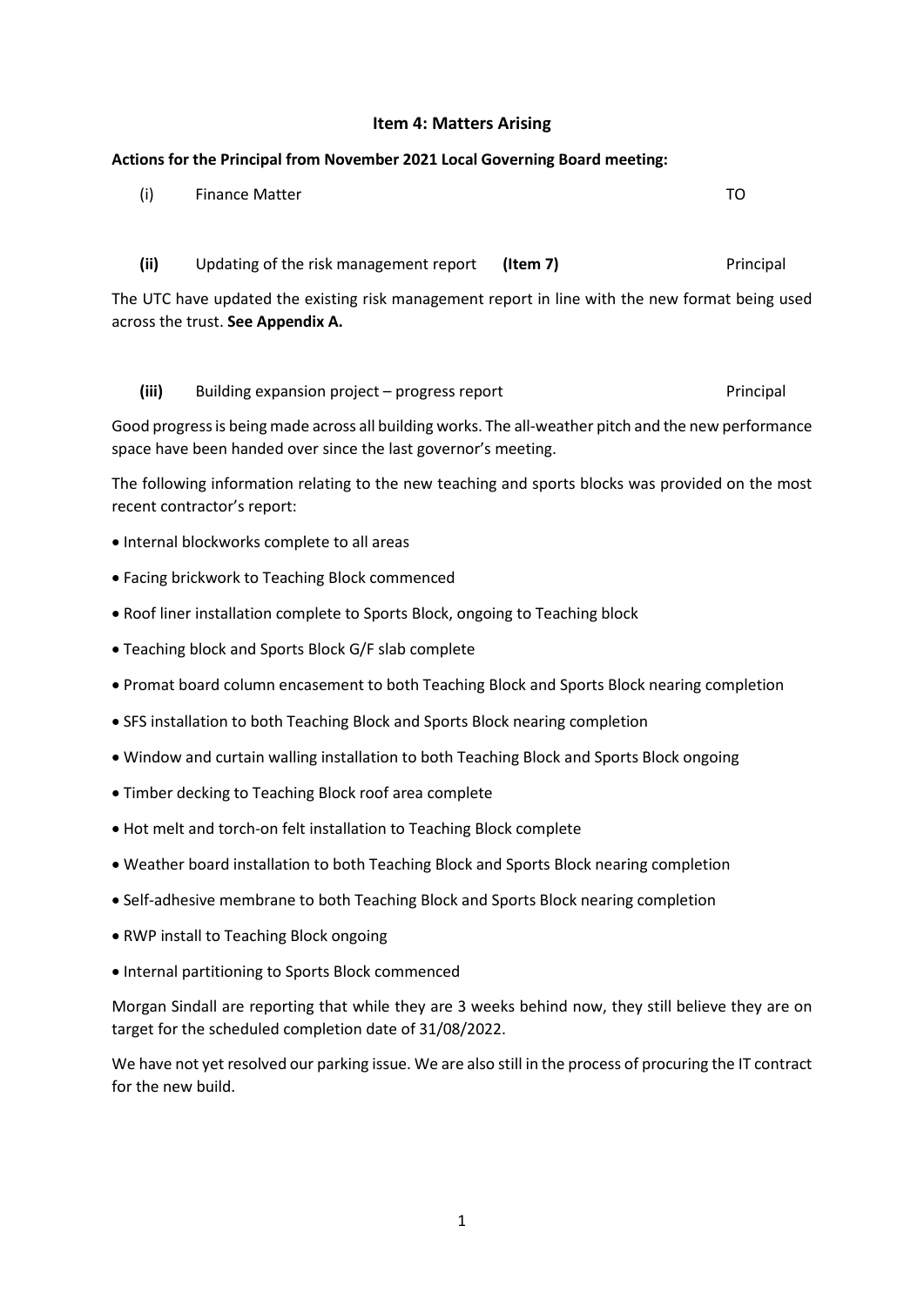#### **(vii)** External verification process Principal

We were pleased to welcome Sir Kevin Satchwell to the UTC in January in order to undertake a verification of standards. Sir Kevin met with a range of students and staff and undertook learning walks alongside myself and other members of the senior leadership team.

Sir Kevin reported:

- The school presented a very welcoming atmosphere and there was a sense of purpose that was clearly evident.
- The students communicated with confidence and they demonstrated that their learning was embedded.
- The general quality of the teaching observed was of a consistently high standard.
- The behaviour of the students was exemplary both in the classrooms and around the school in the social and dining areas.
- Students were articulate, confident and aspirational in line with the school's ethos.
- Pride in the school was truly exceptional and the appreciation of the leadership team and the Principal was clearly evident.

Sir Kevin also noted some small areas for development:

- The quality of marking could be taken to the next stage with dialogic marking.
- The quality of whiteboards in some of the teaching areas needed replacement.
- Encourage more peer to peer dialogue engagement in the teaching and learning environments.
- Plan to strengthen the leadership team as the schools grows.

The full report can be found in **Appendix C**

#### **(iv)** Update re Ofsted review of the T Level provision Principal

We were expecting a visit from OFSTED in December 2021 or January 2022 relating to our T Level provision. These visits were postponed due the pandemic and we have not received an update.

#### (v) Resolution of building air temperature issue **Principal**

The air handling system on the top floor is ineffective. We have raised this with the DFE and Mott Macdonald's who oversaw the original building. We have not yet had an update. We have tried to alleviate the temperature issue by installing security grills in front of the balcony doors that can now be left open which allows air flow on particularly hot doors.

### **(vi)** Review of performance-related pay principles **Principal**

The attached guiding principles, **See Appendix B**, have been formulated to assist TTMAT schools to establish policy arrangements for awarding PRP. The principles were approved by the TTMAT Board on 14 October 2021, with the recommendation that these be adopted by each Local Governing Board.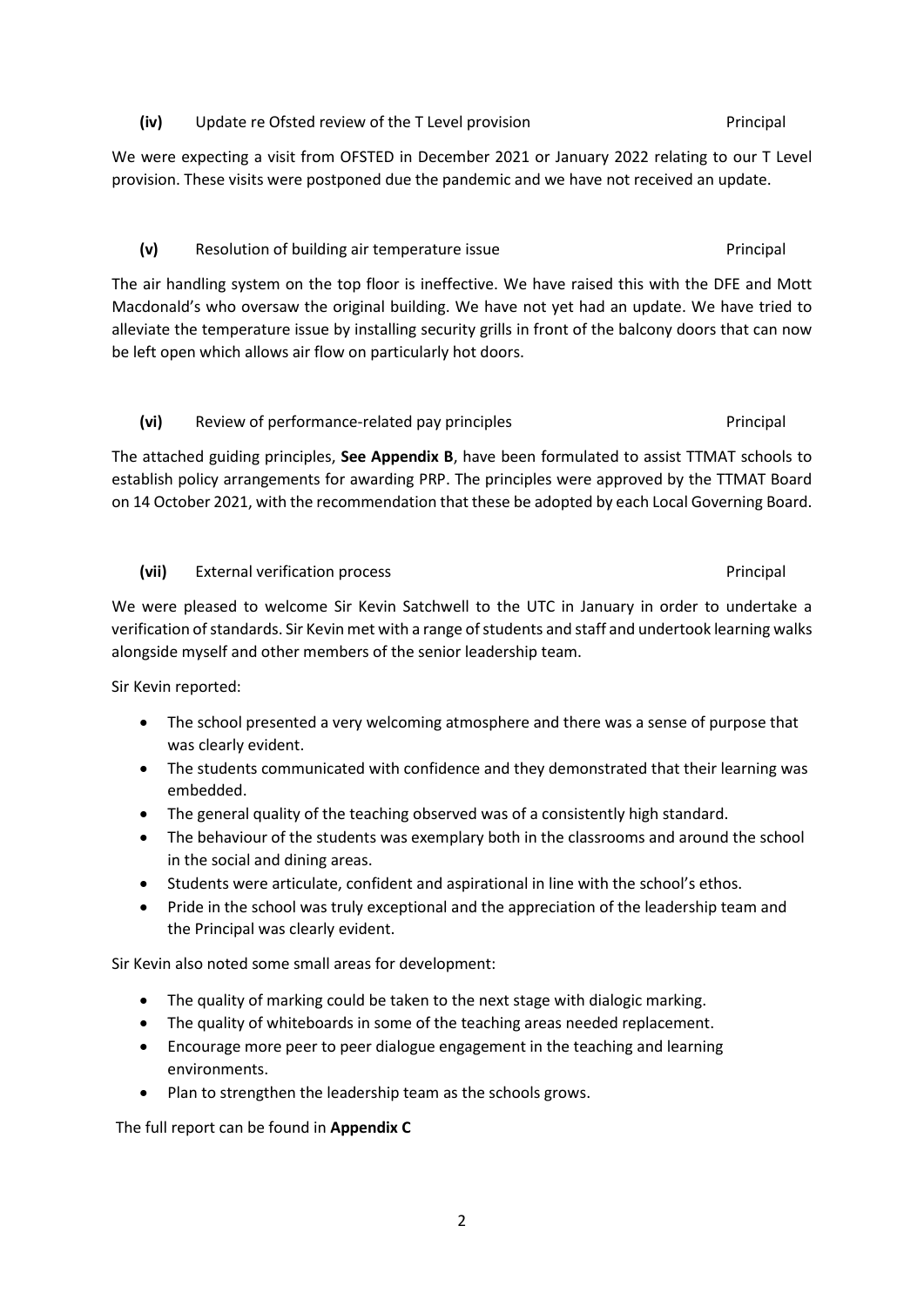#### **Introduction**

We are now learning to live with Covid-19 as the level of risk is significantly reduced. The UTC are engaging in many of the normal activities that were a feature of the school pre-pandemic.

In January we welcomed Year 11 parents to the UTC for the first time for an evening that was focussed on preparing our learners for the summer GCSE exams. We now know that examinations will go ahead though there will be adjustments to papers to account for lost learning.

The UTC are starting to host visitors on-site and recently held a careers interview event. Most recently our sixth form design students exhibited their sustainable furniture models at the university's School of Art as part of the British Art Exhibition.

In the summer term we will hold on-site transition events for all new students from Year 7 to Year 12. Staff are also in the process of planning for end of year leavers events and school trips.

There continue to be many reasons to celebrate. We are looking forward to the completion of the expansion of the school. We have had our highest numbers of applications into Year 7 with the UTC being close to six times over-subscribed. High levels of attendance have been sustained throughout the period of the pandemic. Sir Kevin's verification of standardsreport highlighted many areas of highquality practice and as you will see later in this report results from the staff and student surveys indicate that there are many things that we are getting right.

The UTC continues to work effectively with the Thomas Telford Multi Academy Trust (TTMAT) which proves to be a fantastic source of collaboration on items such as the building expansion project, staffing, networking within curriculum areas, budget management and planning for future IT infrastructure. I have included the minutes of the most recent TTMAT Heads Collaboration -see **Appendix D**.

#### **The UTC's Vision and Curriculum statements**

I have revisited our vision and curriculum statements to reflect our aim to offer students a UTC experience and also to help our young people to aspire to be the best they can be.

We have also adopted a 'Teach to the Top' mentality where every lesson is planned to cater for the most able students in the group with extra scaffolding and support provided to other students so that they can also aspire to the same goals.

The full vision and curriculum statements can be found in **Appendix E**.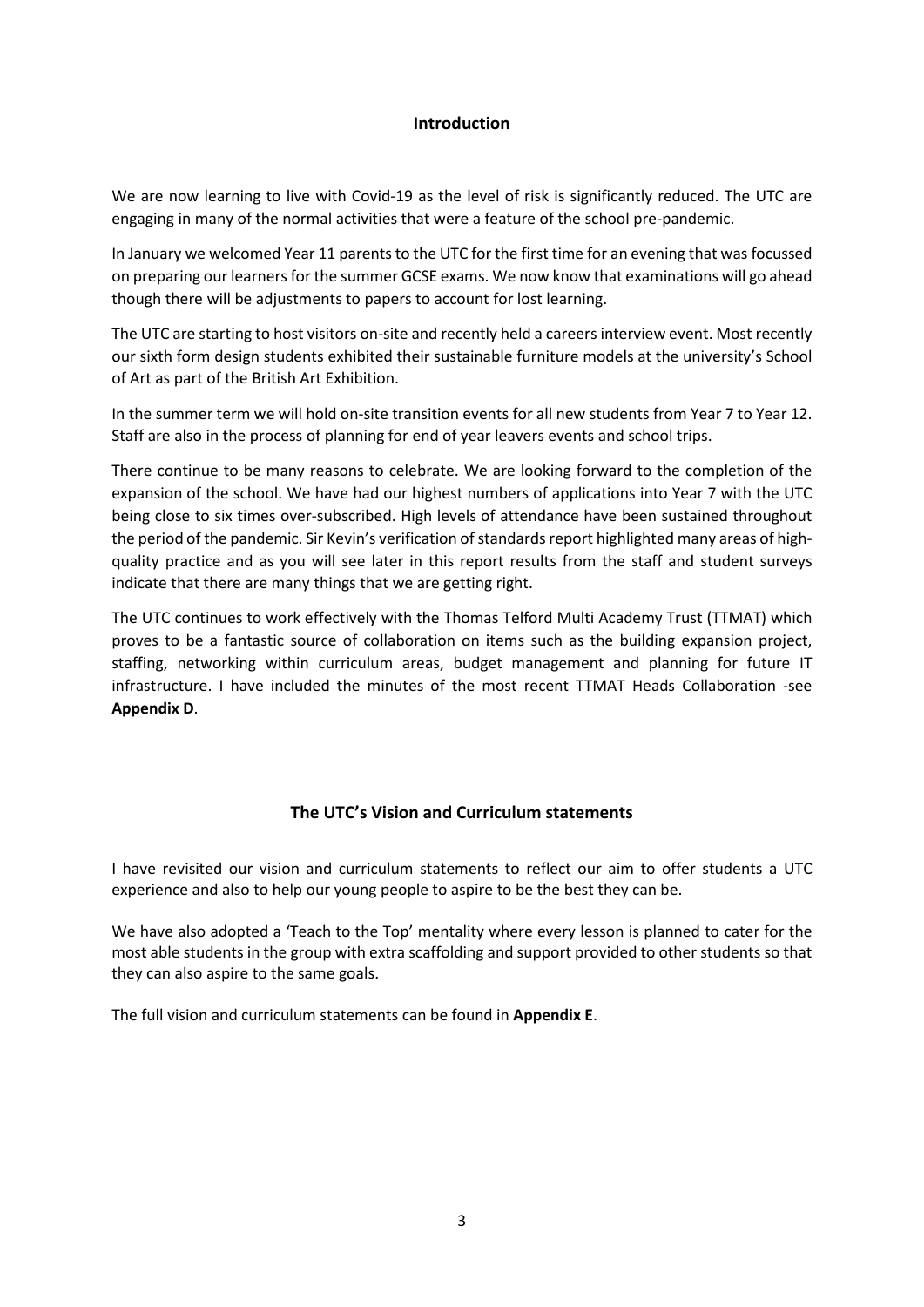#### **COVID-19 related matters**

#### **Student and Staff Attendance and General Well-Being**

Staff and student attendance have now returned close to pre-pandemic levels. We are still seeing the odd member of staff being absent due to the pandemic and current whole-school student attendance is running at 96%.

With regards to managing the pandemic we have had different procedures in place since the last governing board meeting. There have been occasions when we have lateral flow tested students onsite, times when home-testing was in place and times when masks became mandatory in not only communal areas but also in classrooms. We are now at the point where extra precautions are no longer mandatory. However, we continue to encourage good hygiene, one-way systems and some students are choosing to continue to wear face-masks.

Staff and student well-being and morale remains high. Staff and student surveys which were carried out anonymously this month indicate the following:

- 100% of staff are proud to work at the UTC
- 100% of staff like their job
- 91% of staff believe they are treated fairly
- 95% of staff feel recognised and are praised for the work they do
- 97% believe staff morale is high
- 88% believe the UTC works hard to promote a good work/life balance
- 90% of students report that they are happy at the UTC
- 94% of students feel safe at the UTC
- 89% of students feel well looked-after

#### **Catch-up and Intervention**

The UTC have continued to run their 'UTC Extra' offer which includes employer-led projects, enrichment and intervention. As with previous years, staff are encouraged through subject leaders to identify small groups of learners with distinct and similar issues in their learning, to be addressed through after-school intervention sessions. In this way, the sessions are something different and not just another lesson. Often the sessions are delivered by other staff and not the classroom teacher. Intervention runs for 6 weeks at a time.

Throughout this academic year we have run a significant number of intervention sessions, with Y11 undertaking some 3800 student hours of additional learning. 100% of Y11 students have been involved with the programme. In Y13, 63% of students have been formally involved with the intervention programme and many more make use of their self-organised learning time for which they are timetabled. Y13 students have amassed 380 student hours of additional learning. Other year groups also benefit from the programme although on a smaller scale, with 250 student hours of additional learning in Y10 and small group support for numeracy in Key Stage 3.

Hand in hand with this regular programme we have been keen to encourage our staff to support the COVID Catch-Up programme. This has been offered above and beyond our school intervention programme and staff have been remunerated for this work. Typically, sessions have taken place in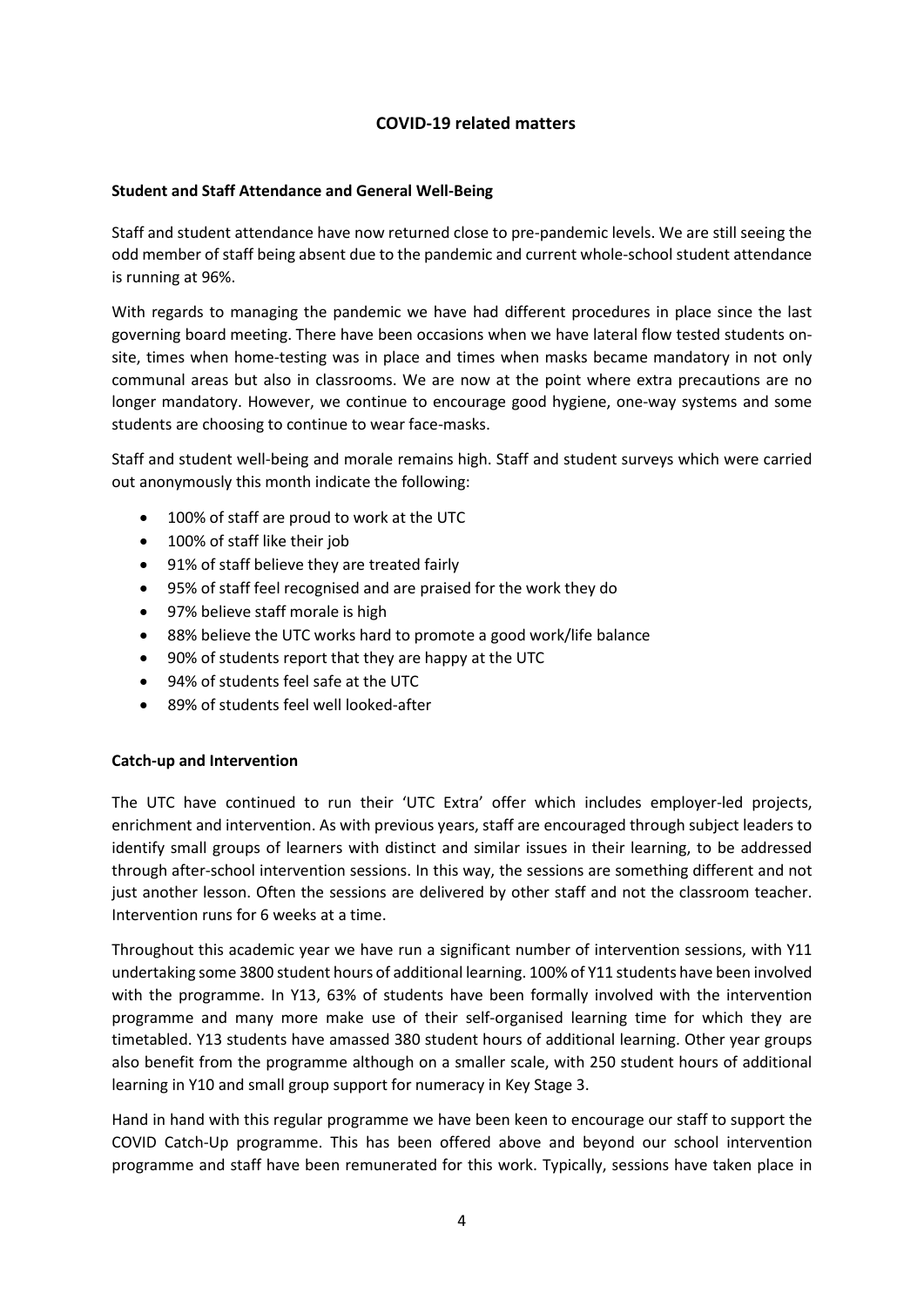holiday time and on Saturdays as half or full day sessions, but there have also been some twilight sessions available. Again, these have focussed on small group support for KS4 and KS5 students. To date, the following amounts of catch up support have been provided on a targeted basis:

| <b>Year Group</b> | Percentage of year group<br>taking part in catch up<br>sessions | <b>Student hours provided</b><br>through catch up sessions |  |
|-------------------|-----------------------------------------------------------------|------------------------------------------------------------|--|
| 10                | 42%                                                             | 100                                                        |  |
| 11                | 89%                                                             | 425                                                        |  |
| 12                | 31%                                                             | 85                                                         |  |
| 13                | 46%                                                             | 43                                                         |  |

#### **Quality Assurance Processes Including Staff and Student Surveys**

As part of the quality assurance process staff and student surveys were carried out in March 2022. These were anonymous which allowed both staff and students to freely express their views. The results are extremely encouraging. The full survey results can be found in **Appendices F and G**. There are areas to follow-up on and this work has begun.

Other quality assurance processes being undertaken since our last governing board meeting include daily SLT learning walks, lesson observations of all staff, Sir Kevin Satchwell's visit as discussed earlier and a detailed whole-school book scrutiny. A deep dive into science is planned for later this month

The whole-school book scrutiny found that books are marked regularly and all staff adhere to the principles of yellow-box marking, though this is not interpreted in a consistent way, and students show pride in the presentation of their work. Areas for development included allowing students time to digest, reflect and act on teacher comments.

The book scrutiny was followed up with whole-school staff CPD to focus on the recommendations for improvement and to develop a consistent approach to high-quality marking and feedback across all curriculum areas. The full report can be found in **Appendix H**.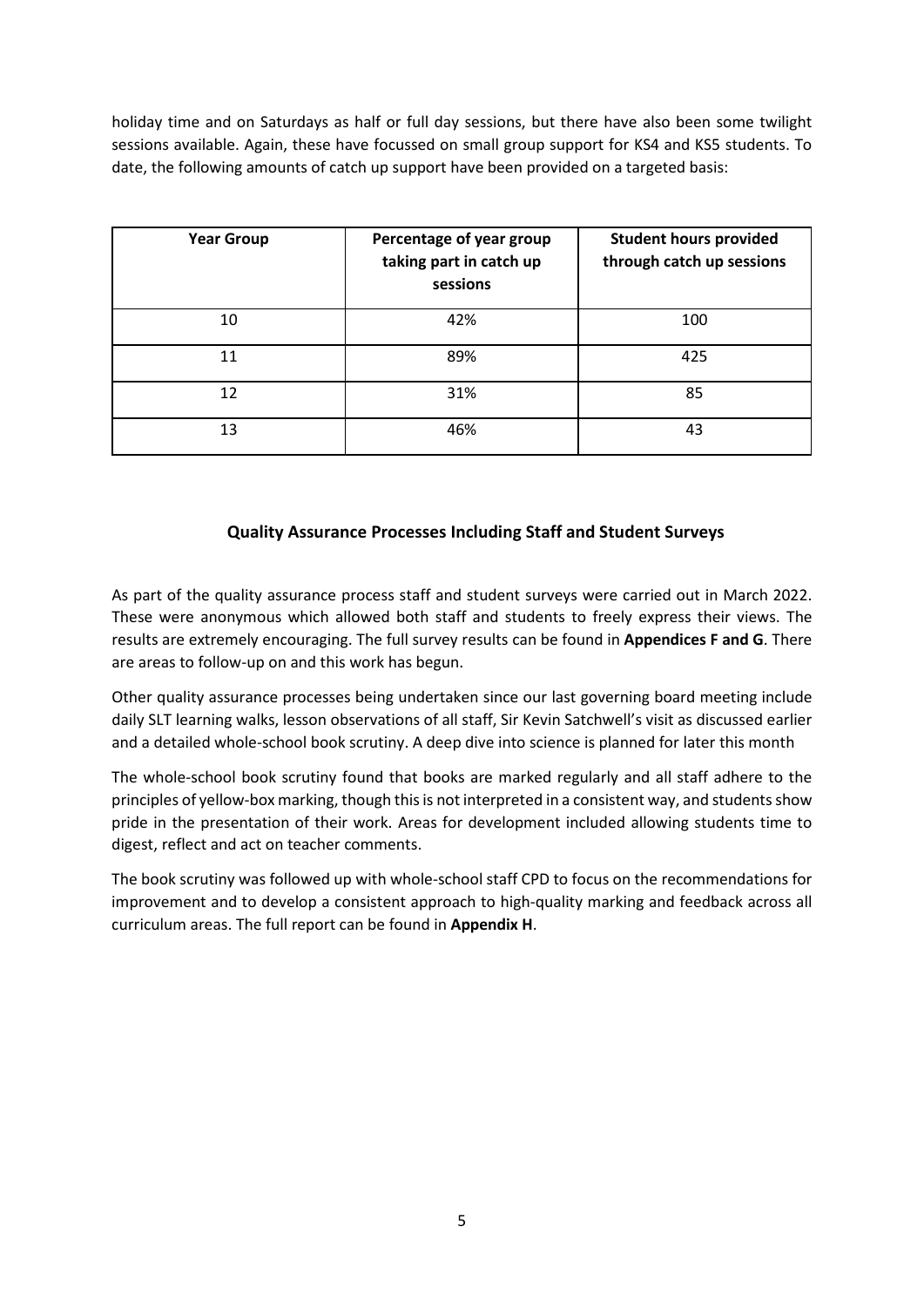#### **Governor metrics**

#### **See Appendix I**

#### **Staffing**

At Easter we will bid farewell to our current Course Leader for English who will take up a post closer to home. We have therefore recruited an English teacher to start at Easter. Roberta Ward who is an experienced English teacher currently working at the UTC will take on the role as Head of English. I have every confidence that Roberta will do a fantastic job.

We have taken on an Academic Mentor to join our Learning Support team, currently this post is 95% funded by the National Tutoring Programme.

We have been very busy interviewing and recruiting for a number of roles starting in September 2022. These include an Assistant Principal with responsibility for Science, another English teacher, 3 PE teachers, a Maths teacher, a part-time Head of Humanities and a maternity cover in Performing Arts. We have further roles to recruit for in Maths (x2), Construction, Geography, DT and Computer Science.

We will also lean on Sandwell Academy to provide some teaching in Music from September 2022.

#### **Fire Alarms**

Though we now have use of the all-weather pitch which will be the future muster point we are not ready to use it for congregating on as access is through temporary steps. For this reason, our most recent fire drill was held on the University's courtyard at the front of the UTC.

#### **Student Recruitment**

We currently have similar numbers of applications into Years 10 and 12 as we had at this stage last year. We are having another Open Evening on  $28<sup>th</sup>$  April to try and push these numbers up to allow 3 large classes in Year 10 and I would want in the region of at least 60+ students in Year 12 as well as good recruitment onto T-levels.

We now have our 150 named students who will start Year 7 in September 2022. We had close to 900 applications which means there will be many disappointed families.

#### **Attendance and Exclusions**

Current student attendance levels are much better than the year-to-date figures as we move out of the pandemic.

Exclusions are low.

Non-Covid staff sickness levels are low with a total of 55.5 days lost (27 teaching/28.5 support staff). A sickness bug at the beginning of January affected a number of staff.

Covid-19 staff absence is monitored separately, as at 1/3/22 107.5 teaching days and 96.75 support days have been lost. Staff have worked from home when they have been well enough so the time have not been totally lost, just a different way of working for staff and students. All sessions have been covered in house with no supply staff used.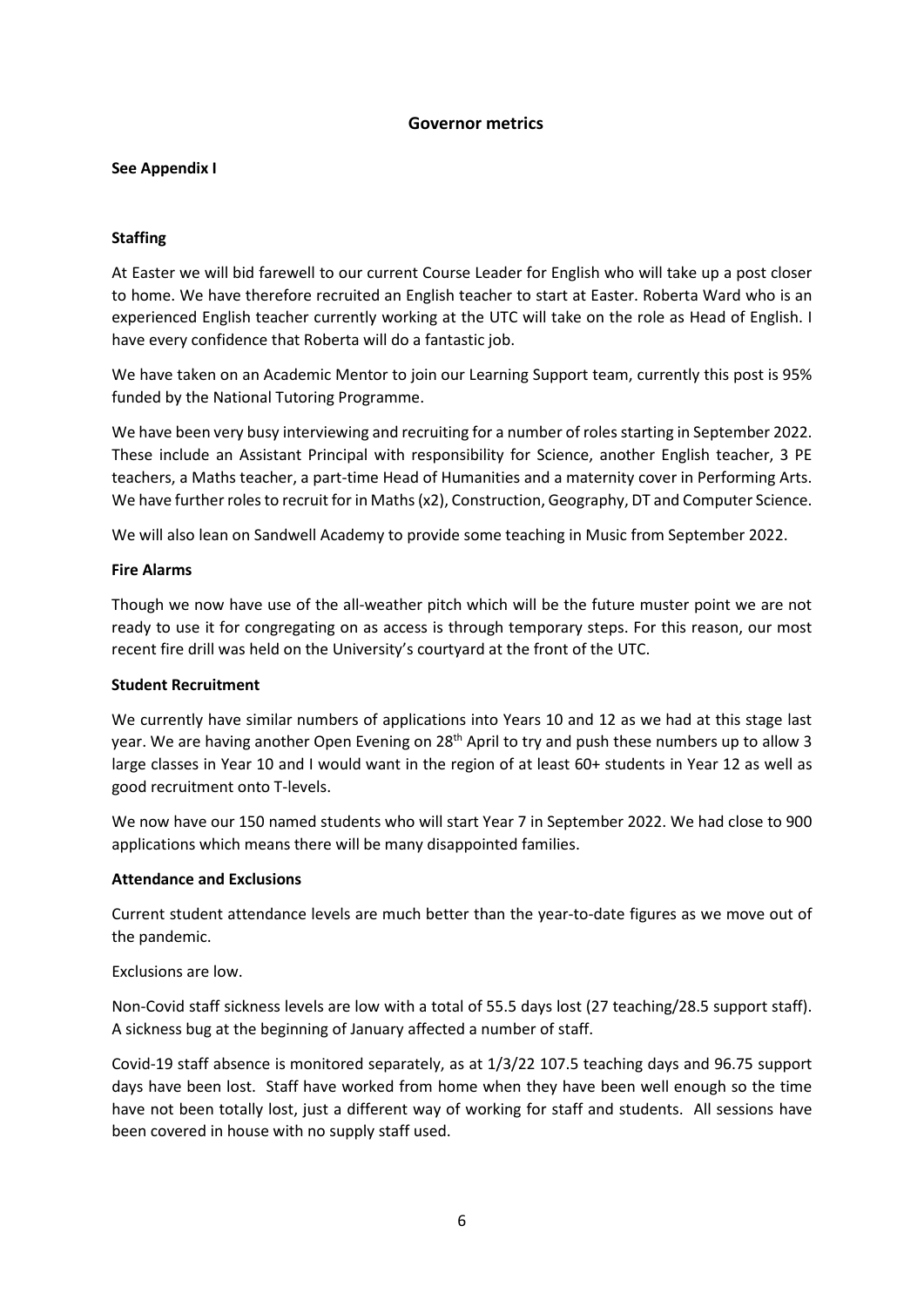#### **Careers**

All Year 11 and 13 are continuing to engage with individual careers interviews and we are collating destination data. A significant number of Year 11s have applied to our Sixth form (31) and 93% of Year 13 have gone through the UCAS process. However, for many of these students this is not their preferred choice of destination with many still seeking higher apprenticeships. We are supporting these students with applications and interview techniques.

Year 10/12 have a week's Work Experience on 14th March, and are now also receiving 1:1 career advice to think about their future after Year 11, this will enable us to tailor make our careers programme by inviting employers from those sectors. For up and coming events we have invited guests from sectors such as the NHS, Banking, Finance and Construction.

Gatsby benchmark's have been evaluated and the UTC are achieving 100% in all 8 benchmarks. **See Appendix J.**

We are continuing to work alongside employers to run events, many of which are now on-site.

During this month we have Year 11 Mock Interviews, Year 13 finance support, Year 10/12 Work Experience, Year 11/13 Employer Mentoring, Careers Story and we are delighted that the Annual Careers Fair is now back on at the UTC with over 40 exhibitors attending to showcase their sector.

Our Director of Careers is attending other local Careers Fair events to promote the UTC.

We have the following plans in place for offering careers provision to our students:

- TTUTC Newsletter to go out to students, parents, and employers in March.
- Careers in the Curriculum A careers badge has been designed for teachers to use in lessons and for students to recognise when career education is part of the curriculum. This will also form a display in classrooms to promote which jobs make use of skills taught in different curriculum areas.
- Tutors will create a display of their students' future aspirations.
- Mock interviews and guest lectures as well as regular site visits.
- Y10/11/12/13 Careers Fayre and Careers Story, Virtual and face to face Work Experience Y12 – UCAS Statements, Student Finance and Apprenticeship information events.
- The Unifrog platform (funded for 1 year by Aspire to HE) has been an invaluable tool for the students in terms of course information and a single source of apprenticeship opportunities. It has also helped in preparing UCAS applications.

#### **Employer Engagement**

Employer engagement goes from strength to strength with the work on T-Levels consolidating our already strong practice. The following email was received during February half term, and is typical of employer attitudes to their involvement with the UTC:

#### *'Hi Simon*

*I arranged a call with Gatsby, Rose and Dan to discuss more opportunities to get involved with promoting T Levels to parents.* 

*Not sure if your ears were burning, but we made sure Gatsby knew the reasons why T Levels are working for us, is you.*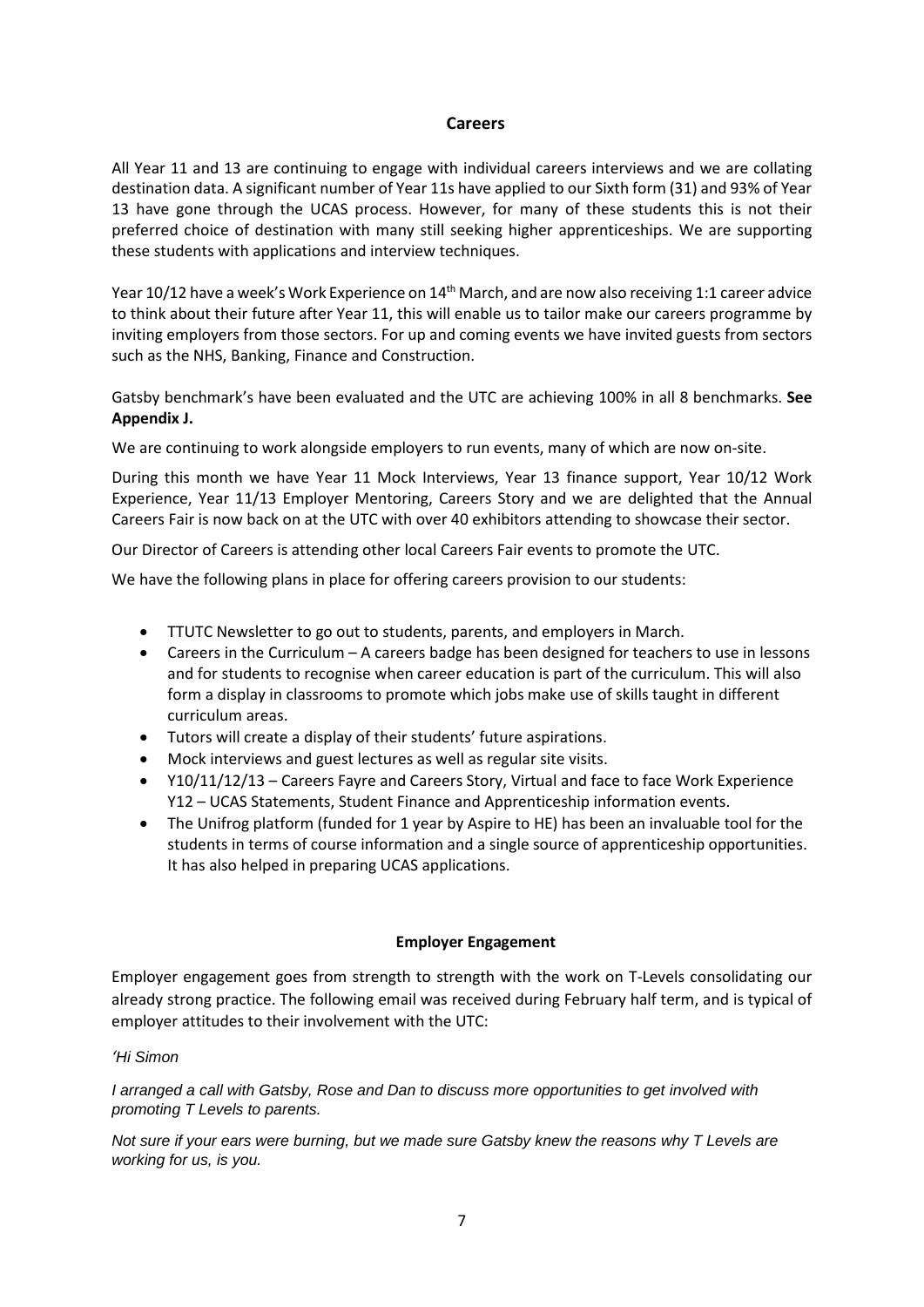*They are keen to speak with you too, as they would like to include you and other employer partners in future PR etc.* 

#### *Hope this is ok – we all used the phrase 'Best Practice' around what you have done for us'*

We are getting significant national interest from DfE, AoC and EtF on our approach to T-Levels and relationship forming with employers. This is both great recognition but also somewhat demanding on time with many scheduled interviews about our approach. One of our students on placement is part of a case study being recorded by Gatsby, and the DfE have spoken with me further about creating other video case studies.

As the UTC has grown, so have the demands we make on employers who have risen to the challenge admirably. We are about to hold our largest Careers Fayre to date, and now operate Employer projects with Y7 students and Y8 students as part of their Innovate, Design and Build curriculum. These ran with Y7 for the first-time last year, with great success. Over the school year, there are some 140 events that take place involving employers, from site visits and guest lectures. To provision of resources and exemplar materials. This regular contact with employers helps students to develop the 'soft' skills so necessary in their life after school and employers regularly feedback that our students stand apart from others in this regard.

The impact of COVID has thankfully been minimised with regard to our engagement programme with many events being virtual. Now that we are learning to live with COVID, many are returning to face to face sessions, but we have maintained the opportunity to make use of remote technologies to widen our net – for example, students working on a project with the Dawlish Sea Wall, were able to hear directly from one of the project team based in Dawlish and ask questions.

A particular highlight of the year came in December when we were able to take students to London to be lowered into the Thames Tideway Tunnel and walk along its length – a pretty unique opportunity to see first-hand one of the largest civil engineering projects in Europe.

A survey conducted with the Employer Group in January 2022 returned the following responses (scores range from 1-5, with 5 being best)

| Clarity of Information for Events                              | 4.80 |
|----------------------------------------------------------------|------|
| Timeliness of Information Sharing                              | 4.60 |
| Clarity of Information for Work Experience                     | 4.75 |
| Timeliness of Information for Work Experience                  | 4.60 |
| How well are the UTC meeting your future recruitment needs?    | 4.80 |
| How well does our delivered curriculum meet your sector needs? | 4.80 |
| How well do the UTC promote and develop employability?         | 4.60 |

#### Written comments include:

*'It's just so inspiring for us to be working with these young people.'*

*'Always keen to promote my organisation as I am to promote UTC - true partnership'*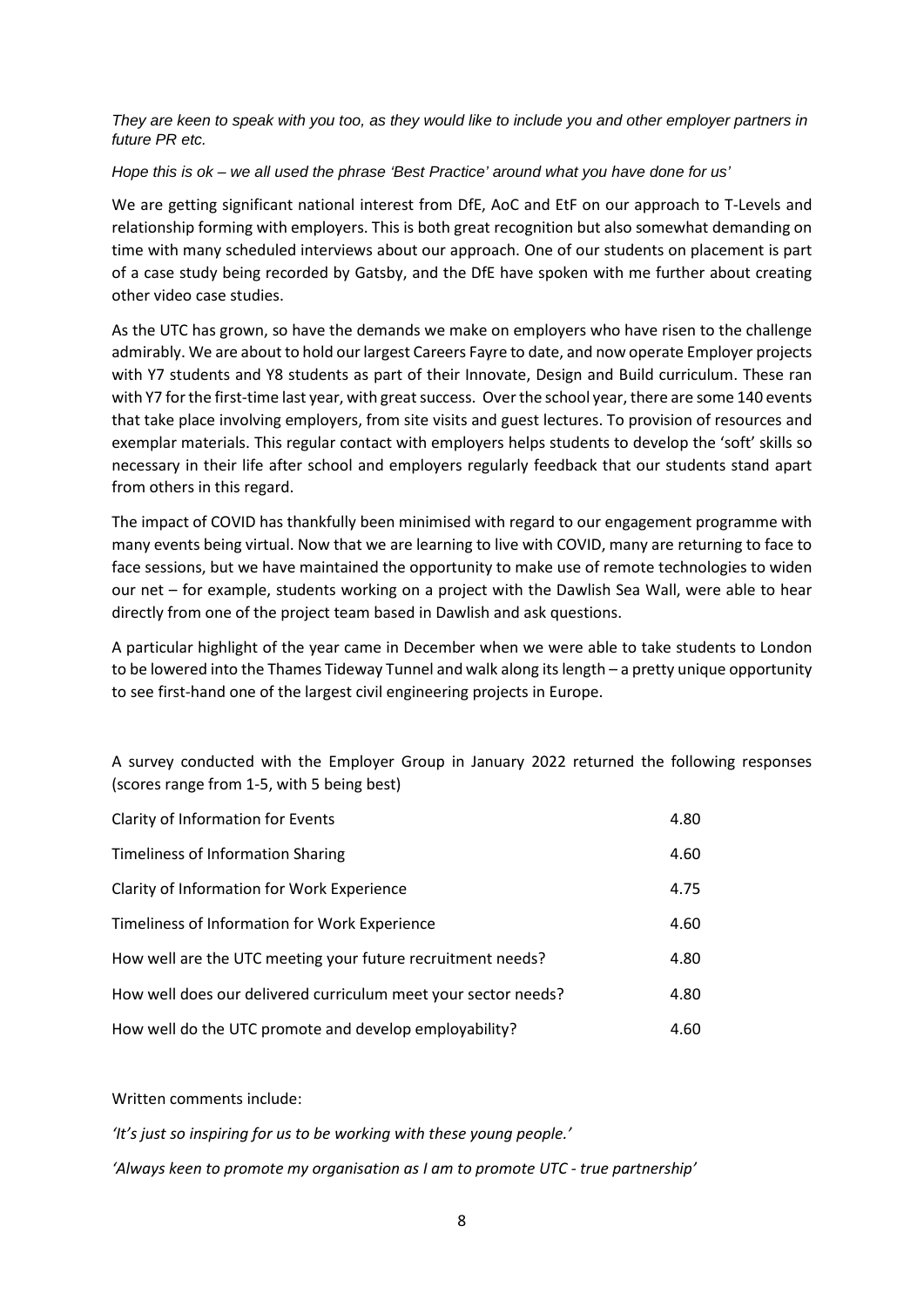*'In my dealings with the SLT at UTC I have found them to be engaging and enthusiastic and every student I have had the pleasure to meet has been the same'*

*'The UTC have shown the correct way to recruit students, especially those on T Levels, not overcommitting and ensuring employers are prepared to back the UTC with work placements before signing up students. The recognition of employer's engagement through LinkedIn is a great way of highlighting opportunities for others to engage with the UTC, as well as recognising the support of current employer group staff. The size and variety of the employer group is testament to the skills of the SMT at the UTC.'*

*'The work of the team at the UTC is best practice and the engagement with the employer group is excellent, seeking comments about the way the curriculum can be linked to our projects is 'what this is all about' in terms of preparing young people for a career in our industry.'*

*'Out of all the schools and colleges we engage with across the region TTUTC is "head and shoulders" above all others regarding their passion and enthusiasm for employer engagement. Simon and team proactively approach industry to equip their students with the skills, knowledge and behaviours they need to get into work. Evidenced by one of our partners Colas Rail recruiting two TTUTC students for Chartered Surveyor L6 degree apprenticeships in 2021 due to not only the outstanding academic results but the BTEC content ensuring they could "hit the ground running". I cannot think of any improvements to the current processes'*

*'Colleagues who have experienced engagement with TTUTC students and staff have thoroughly enjoyed participating in career activities including employer projects, open days and hosting WEX students. Simon and team are a joy to work with and bring such enthusiasm and creative ideas to their employability programmes and initiatives.'*

*'Very collaborative and proactive - Simon and the team are always accessible'*

An update of current provision is provided in **Appendix K**, using the success criteria suggested by Baker Dearing Trust, this exemplifies the extent of our programme developed to a continuous journey across the 4 years of study (KS4/5 only) with us. **On average a student at the UTC will have 34 opportunities a year to engage with employers or University staff.** 

I would like to take this opportunity to thank our governors and employer partners for the support they offer in this area.

#### **2022 Admissions onto T-Levels**

Current recruitment for T-Levels is steady. We have received 14 applications so far (5 external students/9 internal students), all of which are suitable and have been progressed to the next stage. Alongside a team of employers, students will all be interviewed and then subject to the interview being successful, they will be given a conditional offer of a placement. We have 14 placement offers currently from Employers but are confident that this will grow further following our next employer group meeting, allowing for recruitment to continue.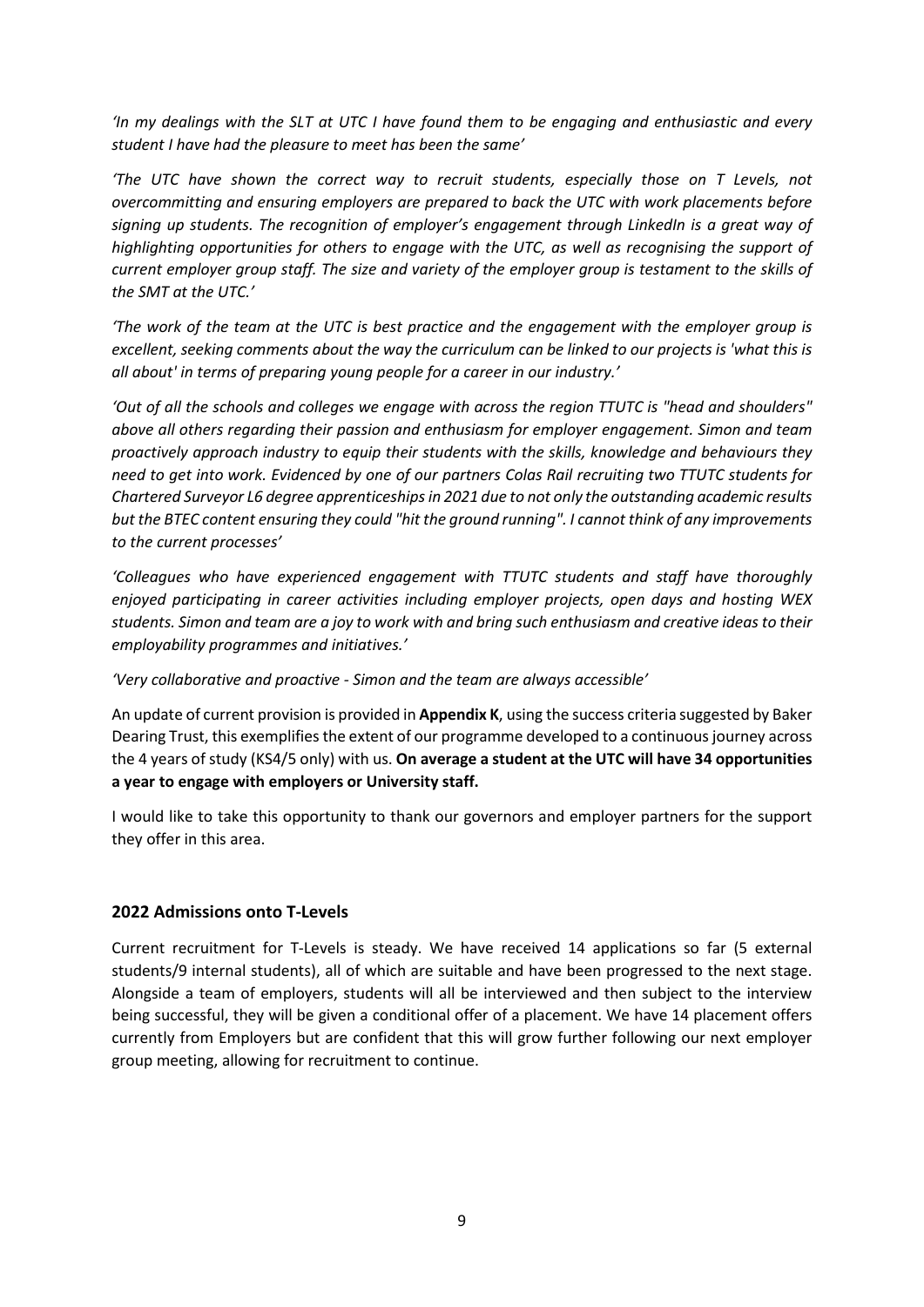#### **Safeguarding matters including, vulnerable children and the current status of DBS checks & child protection training**

We currently have 26 Key Stage 3, 13 Key Stage 4 and 10 Key Stage 5 students who either receive external agency involvement or school level support or both for Safeguarding and Child Protection concerns. There are 10 Looked -after (LAC) children and 5 children on a Child In Need or Child Protection plan.

Our Designated Safeguarding Lead (DSL) has provided appropriate safeguarding training and introduction to the CPOMS reporting system to new staff and trainee teachers on placement that have started at the UTC since the last report.

The Single Central Record was last audited by DSL, JRO and myself on 18.1.22. All new staff and governors are recorded and 1 staff member removed who has left the UTC.

Laura Passmore, Conduct Manager, has been made Deputy DSL alongside Pip Shaw. This is to support the ability to act quickly on incidents reported on CPOMS should the DSL or Pip be unavailable due to other commitments in school or off-site. The safeguarding policy and information on the school website has been altered to reflect this.

The DSL has begun training to be the Senior Mental Health lead for the school utilising the DfE supported grant to access training from the University of Wolverhampton which will allow her to lead practice in the UTC to promote emotional wellbeing and identify and respond to mental health needs. The DSL has also joined the Education Wellbeing Network forum led by the Wolverhampton Education Psychologist team that brings together educators across the city to discuss issues affecting schools and provide support, training and access to professionals.

Staff have received CPD on County Lines from the local West Midlands Police team to support safeguarding update training and PSHE/RSE CPD for delivery by staff. Staff will also undertake CPD on PREVENT (radicalisation and extremism) and contraception methods.

As part of the UTC Assembly programme which helps to support delivery of the statutory RSE curriculum, students have had assemblies on hate crime (Year 7); criminal responsibility and impact on careers (Year 12); grooming and sexting (Years 7 & 8); choices around peer pressure and driving situations involving texting, drinking and drugs (KS4 & 5).

#### **Health & Safety**

Standard H&S checks have continued as normal. Extra cleaning is still in place for COVID-19. The daytime cleaner regularly walks round school wiping door handles/door edges/bannisters and any points of multiple contact.

#### **Fire Alarm**

We had a fire alarm activated by smoke from a science experiment 15/11/21. Smoke escaped from Science 4 and activated the sensor in the corridor. The building was evacuated safely.

#### **Minor Incidents**

There were 210 minor incidents since the last report, 13 of these were due to 2 students having fainting issues, both families have this under investigation with the medical profession.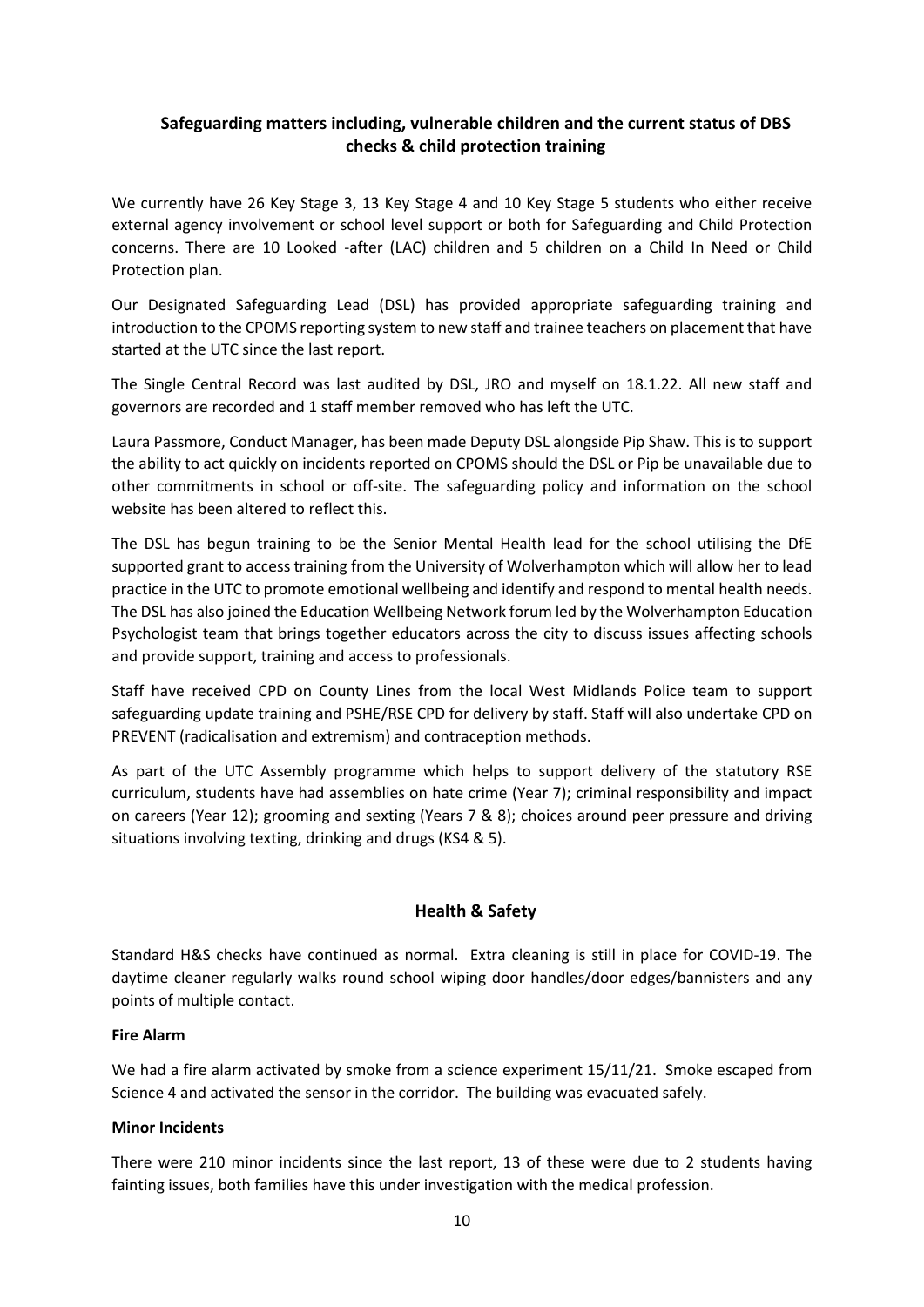#### **H&S Visit**

We have a 3-year contract in place with Peninsula for an Annual H&S evaluation and the first of these visits happened in November 2021. Peninsula have confirmed that H&S is found to be generally satisfactory – see the report attached in **Appendix L**. 77 items were found satisfactory with 6 items needing further action. Action has been taken on the 6 highlighted items, see below:

2.24 Autoclave – this has been sent off for examination and testing by the science tech

5.11 Air con – the contractor did this at Feb half term

- 5.4 5-year electric inspection the contractor started this at Feb half term and will return at Easter
- 6.1 DSE risk assessment the RA was reviewed and shared with staff on 30/11/21
- 6.3 Manual handling risk assessment reviewed and updated 30/11/21
- 6.10 Risk assessments all reviewed and updated 30/11/21

| Item                                    | <b>Supplier</b>                                | <b>Frequency</b> | <b>Comments</b>   |
|-----------------------------------------|------------------------------------------------|------------------|-------------------|
| Lift                                    | Otis                                           | Quarterly        | Contract in place |
| extinguishers<br><b>Fire</b><br>$(30+)$ | <b>Diamond Fire</b>                            | Annual           | Contract in place |
| Fire Alarm                              | Alarm & Vision                                 | Every 6 months   | Contract in place |
| Air Con                                 | Bromyard<br><b>Building</b><br><b>Services</b> | Annual           | Contract in place |
| Air Handling system                     | <b>VES</b>                                     | Annual           | Contract in place |
| Scissor lift                            | Speedy Hire PLC                                | Annual           | Contract in place |
| DT equipment                            | <b>WSM</b>                                     | Annual           | Contract in place |
| <b>BMS</b>                              | <b>AES</b>                                     | Annual           | Contract in place |
| <b>Intruder Alarm</b>                   | Alarm & Vision                                 | Every 6 months   | Contract in place |
| <b>Emergency Lighting</b>               | Alarm & Vision                                 | Every 6 months   | Contract in place |
| Gas systems                             | Bromyard<br><b>Building</b><br><b>Services</b> | Annual           | Contract in place |
| <b>Electrical Systems</b>               | <b>Building</b><br>Bromyard<br><b>Services</b> | Every 5 years    | Contract in place |
| Water systems                           | <b>ROC Compliance</b>                          | monthly          | Contract in place |

For info there are several regular checks in place: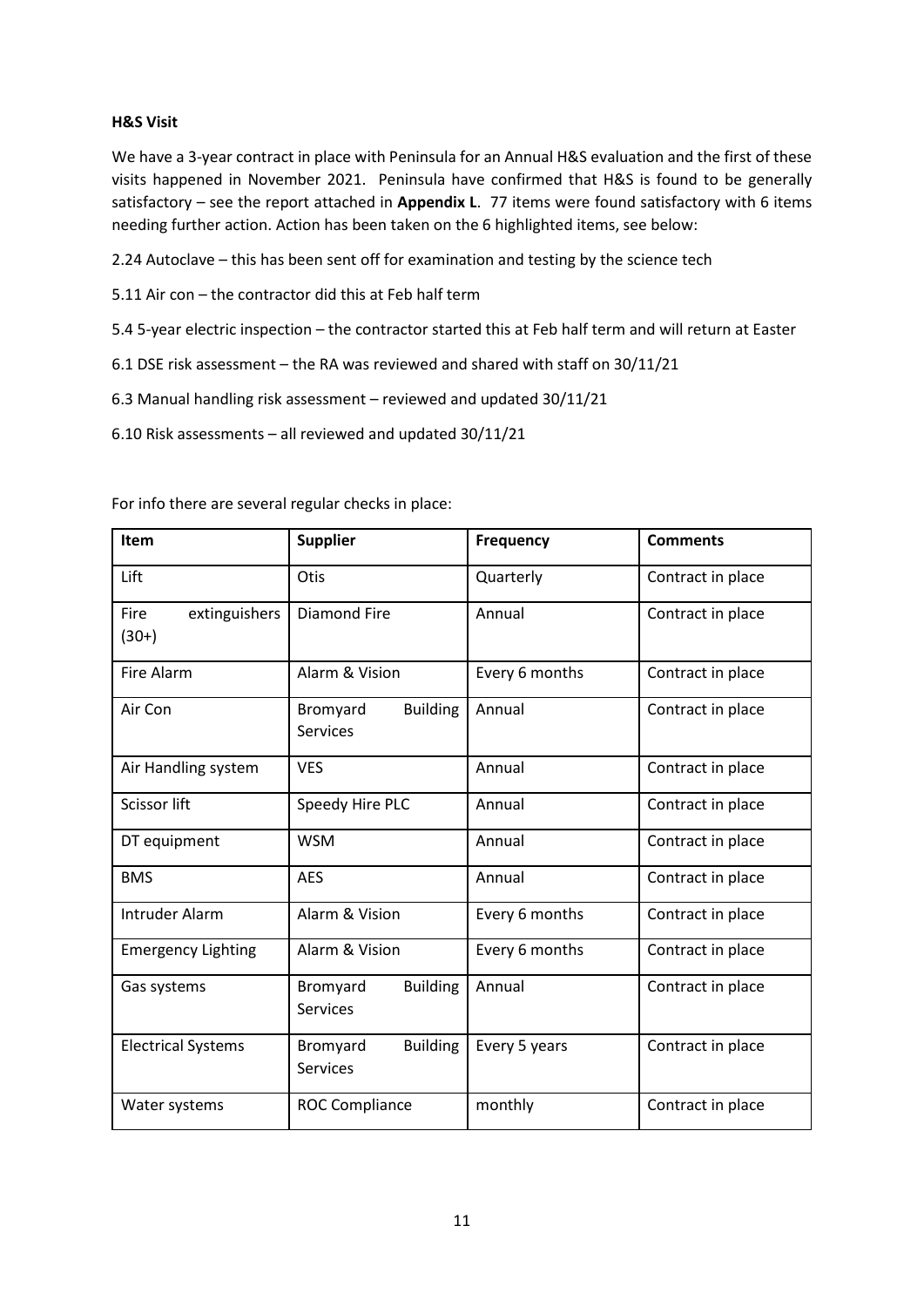In addition to this the site manager performs weekly checks on the call points, fire doors, emergency lighting and monitors water temperatures.

#### **Lockdown**

A lockdown drill is planned for the summer term.

#### **Building update**

Morgan Sindall (MS) have replaced the vinyl flooring in the kitchen and servery to the correct grade of vinyl for the location.

MS have now replaced the 2 fridges, 2 freezers, 2 service trollies that were disposed of.

The boiler has been replaced in the plant room (£19k). Painters are booked for Easter to paint the outside rendering.

General maintenance issues are addressed timely to keep the building in good repair.

**End of Principal's Report to the Local Governing Board. Summary of Annexes Overleaf**